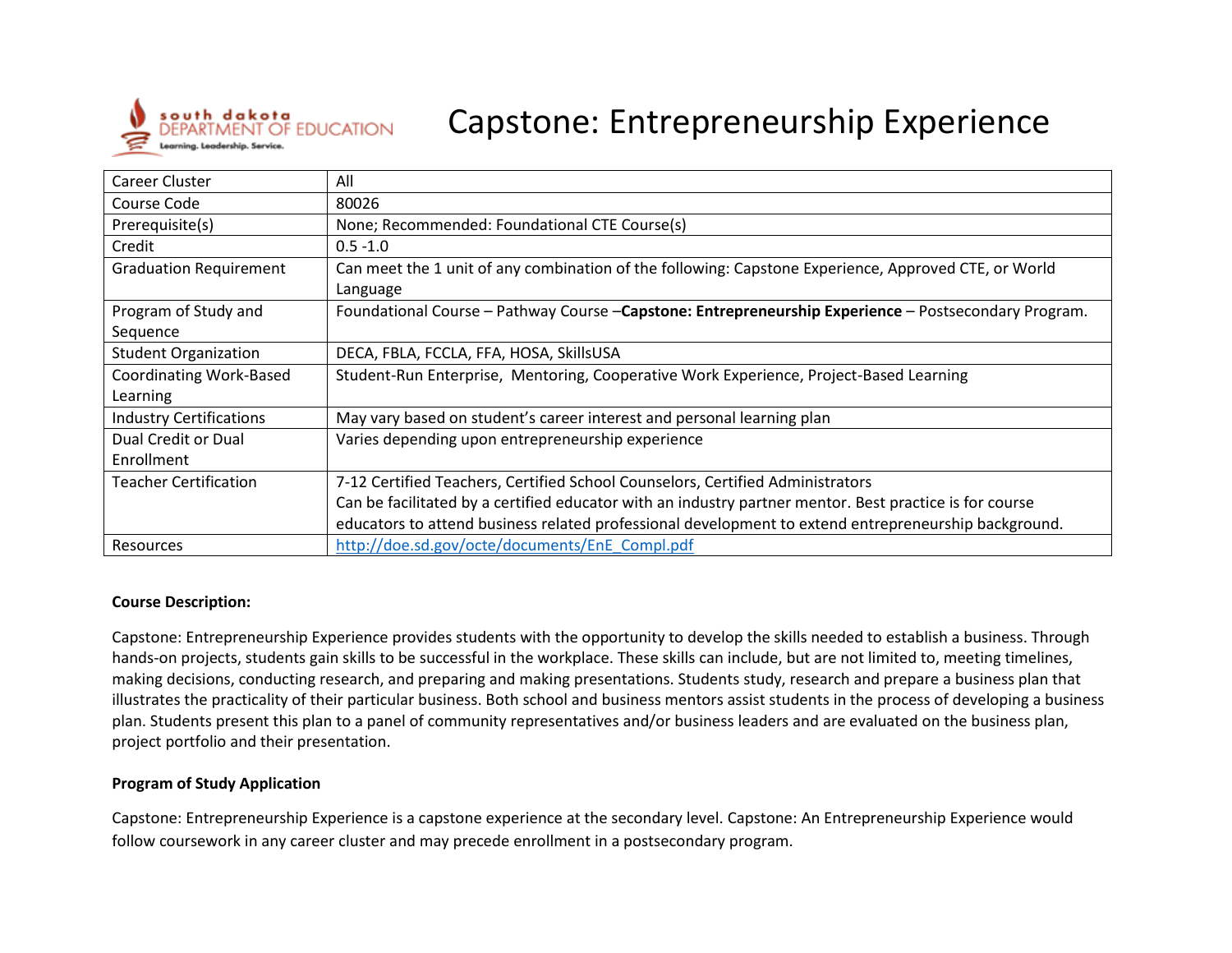## **Course Standards**

## **ENT 1 Students will evaluate career and personal attributes to develop a professional work ethic.**

| Webb Level    | Sub-indicator                                                              | <b>Integrated Content</b> |
|---------------|----------------------------------------------------------------------------|---------------------------|
| Level 1:      | ENT 1.1 Identify entrepreneurial career interests that align with personal | Sdmylife.com -            |
| Recall and    | learning plans (PLP)                                                       | <b>Career Matchmaker</b>  |
| Reproduction  |                                                                            |                           |
| Level 3:      | ENT 1.2 Assess personal attributes                                         | Sdmylife.com-             |
| Strategic     | Examples:                                                                  | Learning styles           |
| Thinking      | Works well with others                                                     | inventory, ability        |
|               | Punctuality                                                                | profiler                  |
|               | Occupationally appropriate dress                                           |                           |
|               | Task-oriented when working                                                 |                           |
| Level 3:      | ENT 1.3 Compare personal attributes to career expectations                 | Sdmylife.com-Career       |
| Strategic     | Examples:                                                                  | Matchmaker                |
| Thinking      | Student behavior compared to workplace expectation                         |                           |
|               | Dress requirements (scrubs, business professional, business<br>$\Omega$    |                           |
|               | casual, casual, etc.)                                                      |                           |
|               | Punctuality<br>$\circ$                                                     |                           |
|               | Formality<br>$\Omega$                                                      |                           |
| Level 2:      | ENT 1.4 Apply power skills.                                                | The Center for Work       |
| Skill/Concept | Examples of power skills:                                                  | <b>Ethic Development</b>  |
|               | Problem solving                                                            | https://workethic.org     |
|               | Employability                                                              |                           |
|               | Communication                                                              |                           |
|               | Leadership/initiative                                                      |                           |
|               | Interpersonal relations                                                    |                           |
|               | Attendance/punctuality                                                     |                           |
|               | Cooperation                                                                |                           |
|               | Responsibility/accountability                                              |                           |
|               | Self-management                                                            |                           |
|               | Integrity/honesty                                                          |                           |
|               | Appearance                                                                 |                           |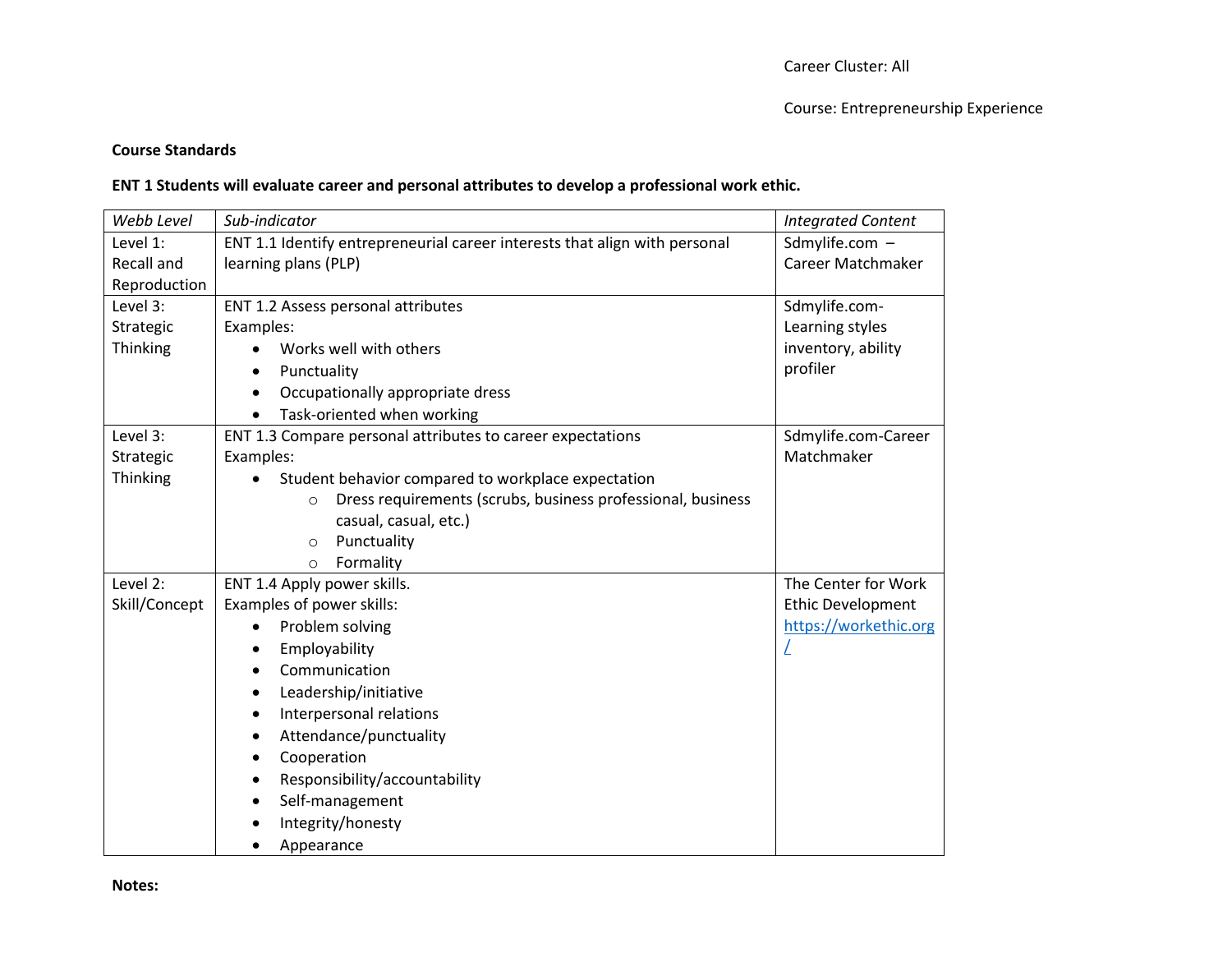# **ENT 2 Students will investigate ideas for a business to provide a product or service.**

| Webb Level    | Sub-indicator                                                           | <b>Integrated Content</b>          |
|---------------|-------------------------------------------------------------------------|------------------------------------|
| Level 2:      | ENT 2.1 Compare and contrast various business ideas                     | How To Think                       |
| Skill/Concept |                                                                         | Outside the Box with               |
|               |                                                                         | Entrepreneurship                   |
|               |                                                                         | <b>Lesson Plans</b>                |
|               |                                                                         | http://www.aeseduc                 |
|               |                                                                         | ation.com/blog/2015                |
|               |                                                                         | /05/entrepreneurshi                |
|               |                                                                         | p-lesson-plans                     |
| Level 3:      | ENT 2.2 Use knowledge and comprehension of industry standards to frame  | <b>Tribal Enterprise</b>           |
| Strategic     | an idea to answer a challenging problem or question                     | Business Guide: 8(a)               |
| Thinking      | Examples:                                                               | <b>Business</b>                    |
|               | Develop an original idea that solves a customer need and presents       | Development                        |
|               | an appropriate level of challenge                                       | Program                            |
|               | Personalize an existing business idea.                                  | https://www.sba.gov                |
|               | Use an existing business to develop an idea that will significantly     | /tools/sba-learning-               |
|               | expand the current business.                                            | center/training/tribal             |
|               | Select a business that aligns with the student's chosen career cluster. | -enterprise-business-              |
|               | Use good judgment to be certain that the business plan is               | guide-8a-business-<br>development- |
|               | appropriate for presentation to a review panel and the general          |                                    |
|               | public                                                                  | program                            |
|               |                                                                         | <b>Small Business and</b>          |
|               |                                                                         | Self-Employed Tax                  |
|               |                                                                         | Center                             |
|               |                                                                         | https://www.irs.gov/               |
|               |                                                                         | businesses/small-                  |
|               |                                                                         | businesses-self-                   |
|               |                                                                         | employed                           |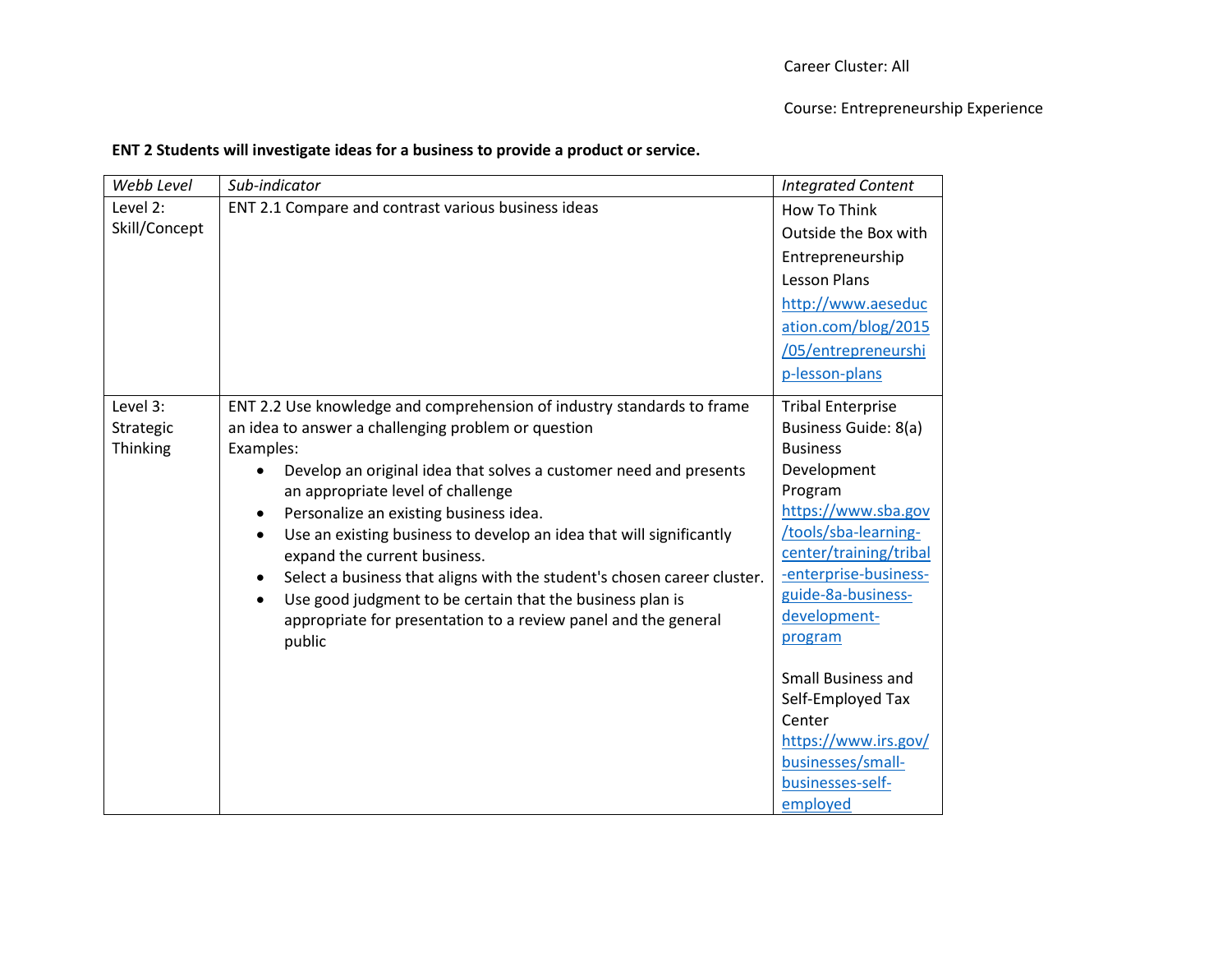## Course: Entrepreneurship Experience

| Level 3:  | ENT 2.3 Engage in rigorous research to validate the business idea                | Marketing 101: A        |
|-----------|----------------------------------------------------------------------------------|-------------------------|
| Strategic | Examples:                                                                        | <b>Guide to Winning</b> |
| Thinking  | Conduct primary research such as interviews, surveys, empirical<br>$\bullet$     | <b>Customers</b>        |
|           | observation, etc. before making a final business selection.                      | https://www.sba.gov     |
|           | Investigate relevant government regulations and assess their impact<br>$\bullet$ | /tools/sba-learning-    |
|           | on the proposed business idea.                                                   | center/training/mark    |
|           | Conduct market analysis                                                          | eting-101-guide-        |
|           | Solicit feedback from relevant stakeholders to improve the business<br>$\bullet$ | winning-customers       |
|           | plan process and products or services                                            |                         |
|           | Facilitate a focus group                                                         |                         |

**Notes**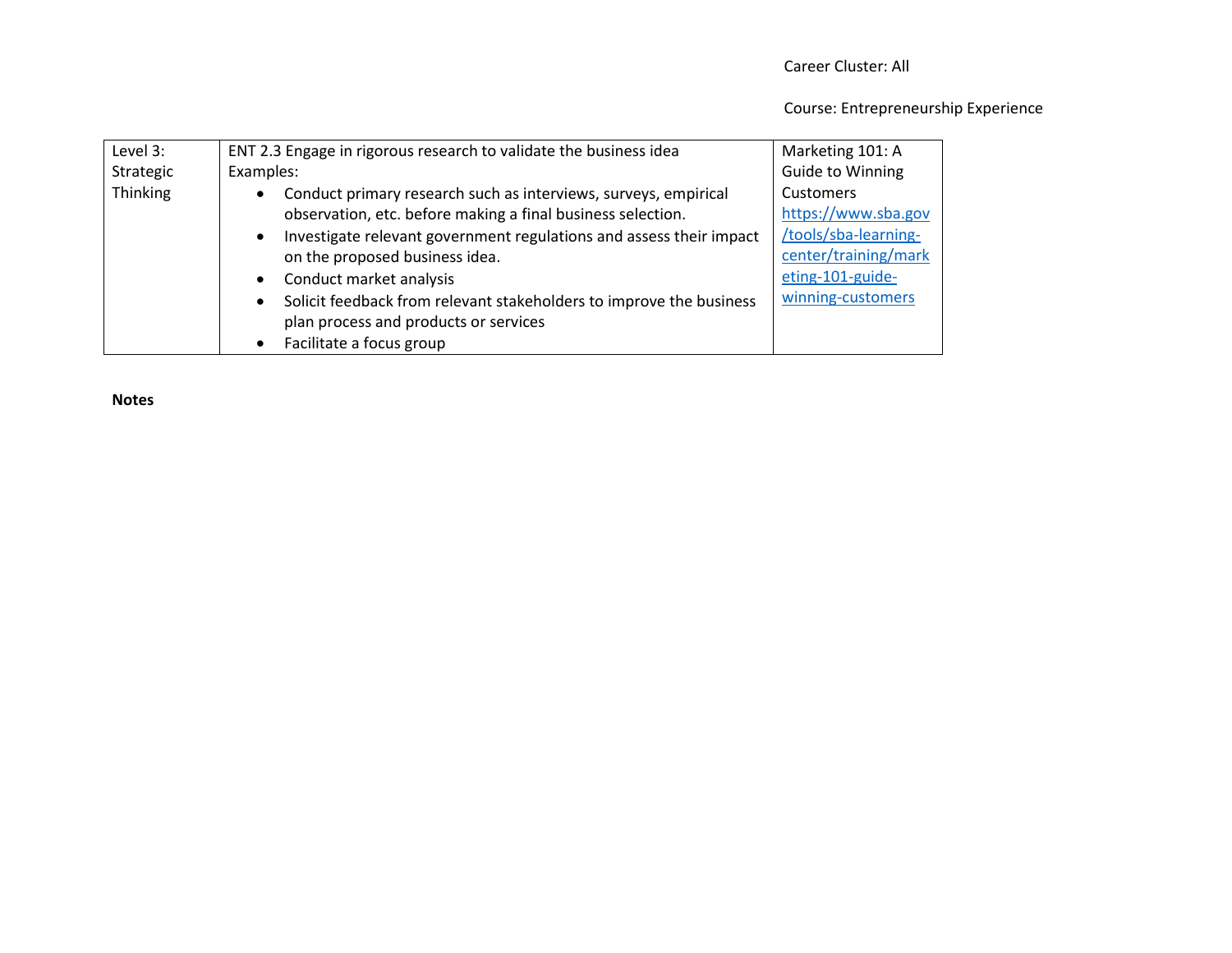## Course: Entrepreneurship Experience

# **ENT 3 Students will develop a comprehensive business plan proposal for a real or hypothetical company based on industry standards.**

| Level 2:<br>ENT 3.1 Compose a concise overview (executive summary) of the business<br>How to Write a<br>Skill/Concept<br><b>Business Plan</b><br>plan<br>Examples:<br>https://www.sba.gov<br>/tools/sba-learning-<br>mission statement<br>center/training/how-<br>nature, type, and location of business<br>$\bullet$<br>write-business-plan<br>summary of product or service's features and benefits<br>potential drawbacks of the business<br><b>USDA Rural</b><br>unique aspects of the product or service<br>Development<br>https://www.rd.usda<br>.gov/<br>Level 1:<br>ENT 3.2 Describe the service or product in detail<br><b>Giant Vision Program</b><br>Recall and<br>http://www.southda<br>Examples:<br>Reproduction<br>kotagiantvision.com/<br>benefits to current or potential customers<br>$\bullet$<br>business/<br><b>Production methods</b><br>$\bullet$<br>Areas in which the business would have a distinct advantage<br><b>Big Idea Contest</b><br>Problems the product or service would solve<br>http://www.bigideas<br>d.com<br><b>LNI Business Plan</b><br>Competition<br>http://www.lakotafu<br>nds.org/busplancom<br>p.htm<br>Level 3:<br>ENT 3.3 Conduct a detailed market analysis which compares and contrasts the<br>Market Research<br>strengths and weaknesses of the business plan<br>https://www.sba.gov<br>Strategic<br>/tools/sba-learning-<br>Thinking<br>Examples:<br>center/training/mark<br>Identify competitors and customers | Webb Level | Sub-indicator       | <b>Integrated Content</b> |
|---------------------------------------------------------------------------------------------------------------------------------------------------------------------------------------------------------------------------------------------------------------------------------------------------------------------------------------------------------------------------------------------------------------------------------------------------------------------------------------------------------------------------------------------------------------------------------------------------------------------------------------------------------------------------------------------------------------------------------------------------------------------------------------------------------------------------------------------------------------------------------------------------------------------------------------------------------------------------------------------------------------------------------------------------------------------------------------------------------------------------------------------------------------------------------------------------------------------------------------------------------------------------------------------------------------------------------------------------------------------------------------------------------------------------------------------------------------------|------------|---------------------|---------------------------|
|                                                                                                                                                                                                                                                                                                                                                                                                                                                                                                                                                                                                                                                                                                                                                                                                                                                                                                                                                                                                                                                                                                                                                                                                                                                                                                                                                                                                                                                                     |            |                     |                           |
|                                                                                                                                                                                                                                                                                                                                                                                                                                                                                                                                                                                                                                                                                                                                                                                                                                                                                                                                                                                                                                                                                                                                                                                                                                                                                                                                                                                                                                                                     |            |                     |                           |
|                                                                                                                                                                                                                                                                                                                                                                                                                                                                                                                                                                                                                                                                                                                                                                                                                                                                                                                                                                                                                                                                                                                                                                                                                                                                                                                                                                                                                                                                     |            |                     |                           |
|                                                                                                                                                                                                                                                                                                                                                                                                                                                                                                                                                                                                                                                                                                                                                                                                                                                                                                                                                                                                                                                                                                                                                                                                                                                                                                                                                                                                                                                                     |            |                     |                           |
|                                                                                                                                                                                                                                                                                                                                                                                                                                                                                                                                                                                                                                                                                                                                                                                                                                                                                                                                                                                                                                                                                                                                                                                                                                                                                                                                                                                                                                                                     |            |                     |                           |
|                                                                                                                                                                                                                                                                                                                                                                                                                                                                                                                                                                                                                                                                                                                                                                                                                                                                                                                                                                                                                                                                                                                                                                                                                                                                                                                                                                                                                                                                     |            |                     |                           |
|                                                                                                                                                                                                                                                                                                                                                                                                                                                                                                                                                                                                                                                                                                                                                                                                                                                                                                                                                                                                                                                                                                                                                                                                                                                                                                                                                                                                                                                                     |            |                     |                           |
|                                                                                                                                                                                                                                                                                                                                                                                                                                                                                                                                                                                                                                                                                                                                                                                                                                                                                                                                                                                                                                                                                                                                                                                                                                                                                                                                                                                                                                                                     |            |                     |                           |
|                                                                                                                                                                                                                                                                                                                                                                                                                                                                                                                                                                                                                                                                                                                                                                                                                                                                                                                                                                                                                                                                                                                                                                                                                                                                                                                                                                                                                                                                     |            |                     |                           |
|                                                                                                                                                                                                                                                                                                                                                                                                                                                                                                                                                                                                                                                                                                                                                                                                                                                                                                                                                                                                                                                                                                                                                                                                                                                                                                                                                                                                                                                                     |            |                     |                           |
|                                                                                                                                                                                                                                                                                                                                                                                                                                                                                                                                                                                                                                                                                                                                                                                                                                                                                                                                                                                                                                                                                                                                                                                                                                                                                                                                                                                                                                                                     |            |                     |                           |
|                                                                                                                                                                                                                                                                                                                                                                                                                                                                                                                                                                                                                                                                                                                                                                                                                                                                                                                                                                                                                                                                                                                                                                                                                                                                                                                                                                                                                                                                     |            |                     |                           |
|                                                                                                                                                                                                                                                                                                                                                                                                                                                                                                                                                                                                                                                                                                                                                                                                                                                                                                                                                                                                                                                                                                                                                                                                                                                                                                                                                                                                                                                                     |            |                     |                           |
|                                                                                                                                                                                                                                                                                                                                                                                                                                                                                                                                                                                                                                                                                                                                                                                                                                                                                                                                                                                                                                                                                                                                                                                                                                                                                                                                                                                                                                                                     |            |                     |                           |
|                                                                                                                                                                                                                                                                                                                                                                                                                                                                                                                                                                                                                                                                                                                                                                                                                                                                                                                                                                                                                                                                                                                                                                                                                                                                                                                                                                                                                                                                     |            |                     |                           |
|                                                                                                                                                                                                                                                                                                                                                                                                                                                                                                                                                                                                                                                                                                                                                                                                                                                                                                                                                                                                                                                                                                                                                                                                                                                                                                                                                                                                                                                                     |            |                     |                           |
|                                                                                                                                                                                                                                                                                                                                                                                                                                                                                                                                                                                                                                                                                                                                                                                                                                                                                                                                                                                                                                                                                                                                                                                                                                                                                                                                                                                                                                                                     |            |                     |                           |
|                                                                                                                                                                                                                                                                                                                                                                                                                                                                                                                                                                                                                                                                                                                                                                                                                                                                                                                                                                                                                                                                                                                                                                                                                                                                                                                                                                                                                                                                     |            |                     |                           |
|                                                                                                                                                                                                                                                                                                                                                                                                                                                                                                                                                                                                                                                                                                                                                                                                                                                                                                                                                                                                                                                                                                                                                                                                                                                                                                                                                                                                                                                                     |            |                     |                           |
|                                                                                                                                                                                                                                                                                                                                                                                                                                                                                                                                                                                                                                                                                                                                                                                                                                                                                                                                                                                                                                                                                                                                                                                                                                                                                                                                                                                                                                                                     |            |                     |                           |
|                                                                                                                                                                                                                                                                                                                                                                                                                                                                                                                                                                                                                                                                                                                                                                                                                                                                                                                                                                                                                                                                                                                                                                                                                                                                                                                                                                                                                                                                     |            |                     |                           |
|                                                                                                                                                                                                                                                                                                                                                                                                                                                                                                                                                                                                                                                                                                                                                                                                                                                                                                                                                                                                                                                                                                                                                                                                                                                                                                                                                                                                                                                                     |            |                     |                           |
|                                                                                                                                                                                                                                                                                                                                                                                                                                                                                                                                                                                                                                                                                                                                                                                                                                                                                                                                                                                                                                                                                                                                                                                                                                                                                                                                                                                                                                                                     |            |                     |                           |
|                                                                                                                                                                                                                                                                                                                                                                                                                                                                                                                                                                                                                                                                                                                                                                                                                                                                                                                                                                                                                                                                                                                                                                                                                                                                                                                                                                                                                                                                     |            |                     |                           |
|                                                                                                                                                                                                                                                                                                                                                                                                                                                                                                                                                                                                                                                                                                                                                                                                                                                                                                                                                                                                                                                                                                                                                                                                                                                                                                                                                                                                                                                                     |            |                     |                           |
|                                                                                                                                                                                                                                                                                                                                                                                                                                                                                                                                                                                                                                                                                                                                                                                                                                                                                                                                                                                                                                                                                                                                                                                                                                                                                                                                                                                                                                                                     |            |                     |                           |
|                                                                                                                                                                                                                                                                                                                                                                                                                                                                                                                                                                                                                                                                                                                                                                                                                                                                                                                                                                                                                                                                                                                                                                                                                                                                                                                                                                                                                                                                     |            |                     |                           |
|                                                                                                                                                                                                                                                                                                                                                                                                                                                                                                                                                                                                                                                                                                                                                                                                                                                                                                                                                                                                                                                                                                                                                                                                                                                                                                                                                                                                                                                                     |            |                     |                           |
|                                                                                                                                                                                                                                                                                                                                                                                                                                                                                                                                                                                                                                                                                                                                                                                                                                                                                                                                                                                                                                                                                                                                                                                                                                                                                                                                                                                                                                                                     |            |                     |                           |
|                                                                                                                                                                                                                                                                                                                                                                                                                                                                                                                                                                                                                                                                                                                                                                                                                                                                                                                                                                                                                                                                                                                                                                                                                                                                                                                                                                                                                                                                     |            |                     |                           |
|                                                                                                                                                                                                                                                                                                                                                                                                                                                                                                                                                                                                                                                                                                                                                                                                                                                                                                                                                                                                                                                                                                                                                                                                                                                                                                                                                                                                                                                                     |            |                     |                           |
|                                                                                                                                                                                                                                                                                                                                                                                                                                                                                                                                                                                                                                                                                                                                                                                                                                                                                                                                                                                                                                                                                                                                                                                                                                                                                                                                                                                                                                                                     |            | Analyze price point | et-research               |
| Conduct a SWOT analysis (Strengths, Weaknesses, Opportunities, and                                                                                                                                                                                                                                                                                                                                                                                                                                                                                                                                                                                                                                                                                                                                                                                                                                                                                                                                                                                                                                                                                                                                                                                                                                                                                                                                                                                                  |            |                     |                           |
| Marketing 101: A<br>Threats)                                                                                                                                                                                                                                                                                                                                                                                                                                                                                                                                                                                                                                                                                                                                                                                                                                                                                                                                                                                                                                                                                                                                                                                                                                                                                                                                                                                                                                        |            |                     |                           |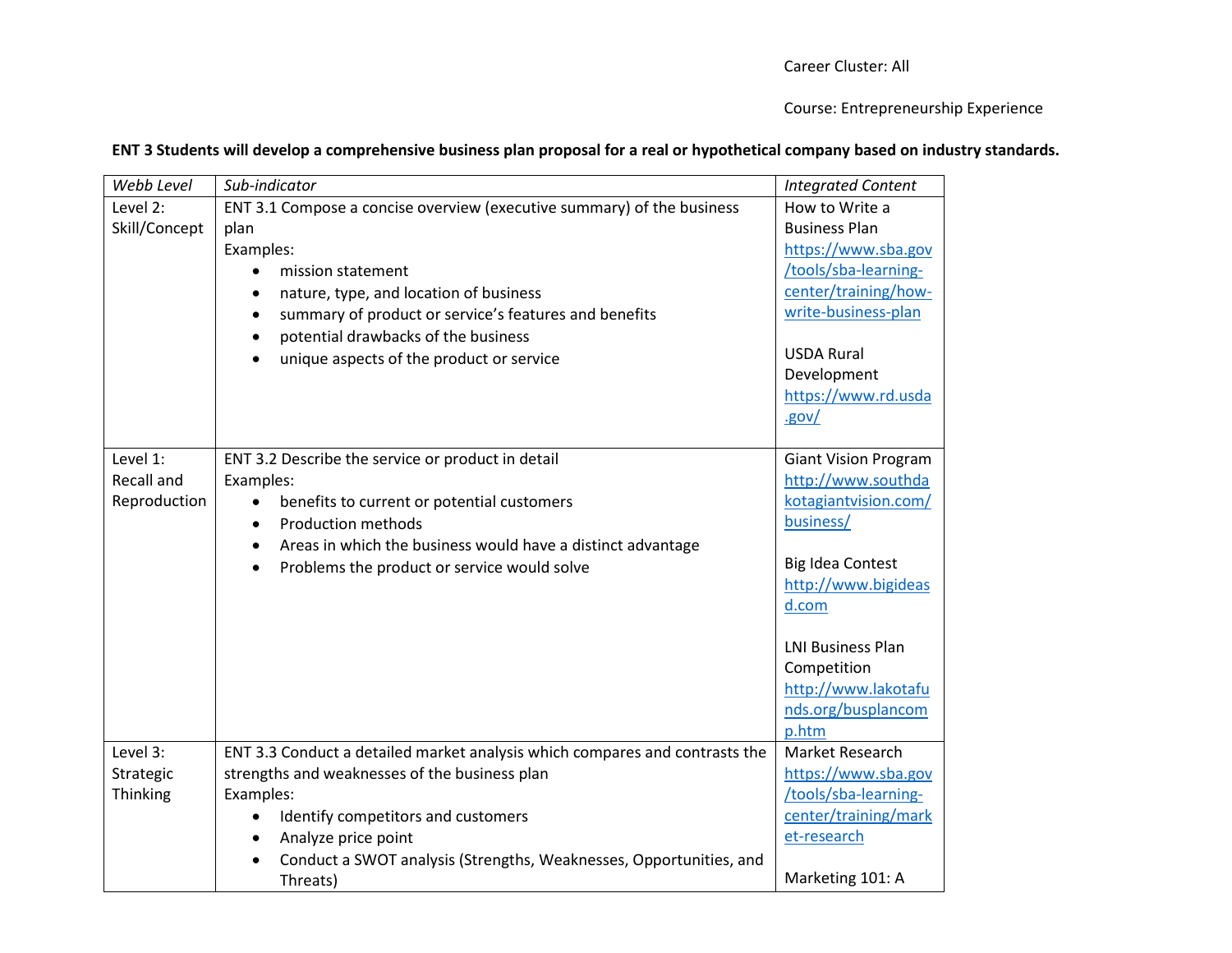| Describe the uniqueness of the product or service, including how it<br>$\bullet$ | <b>Guide to Winning</b>       |
|----------------------------------------------------------------------------------|-------------------------------|
| differs from competitors                                                         | Customers                     |
|                                                                                  | https://www.sba.gov           |
|                                                                                  | /tools/sba-learning-          |
|                                                                                  | center/training/mark          |
|                                                                                  | eting-101-guide-              |
|                                                                                  | winning-customers             |
|                                                                                  |                               |
|                                                                                  | Pricing Models for            |
|                                                                                  | <b>Successful Business</b>    |
|                                                                                  | https://www.sba.gov           |
|                                                                                  | /tools/sba-learning-          |
|                                                                                  | center/training/prici         |
|                                                                                  | ng-models-                    |
|                                                                                  | successful-business           |
|                                                                                  |                               |
|                                                                                  | US Department of              |
|                                                                                  | the Treasury:                 |
|                                                                                  | Community                     |
|                                                                                  | Development                   |
|                                                                                  | <b>Financial Institutions</b> |
|                                                                                  | Fund                          |
|                                                                                  | https://www.cdfifun           |
|                                                                                  | d.gov/programs-               |
|                                                                                  | training/Programs/na          |
|                                                                                  | tive-                         |
|                                                                                  | initiatives/Pages/def         |
|                                                                                  | ault.aspx                     |
|                                                                                  |                               |
|                                                                                  | Small Business and            |
|                                                                                  | Self-Employed Tax             |
|                                                                                  | Center                        |
|                                                                                  | https://www.irs.gov/          |
|                                                                                  | businesses/small-             |
|                                                                                  | businesses-self-              |
|                                                                                  | employed                      |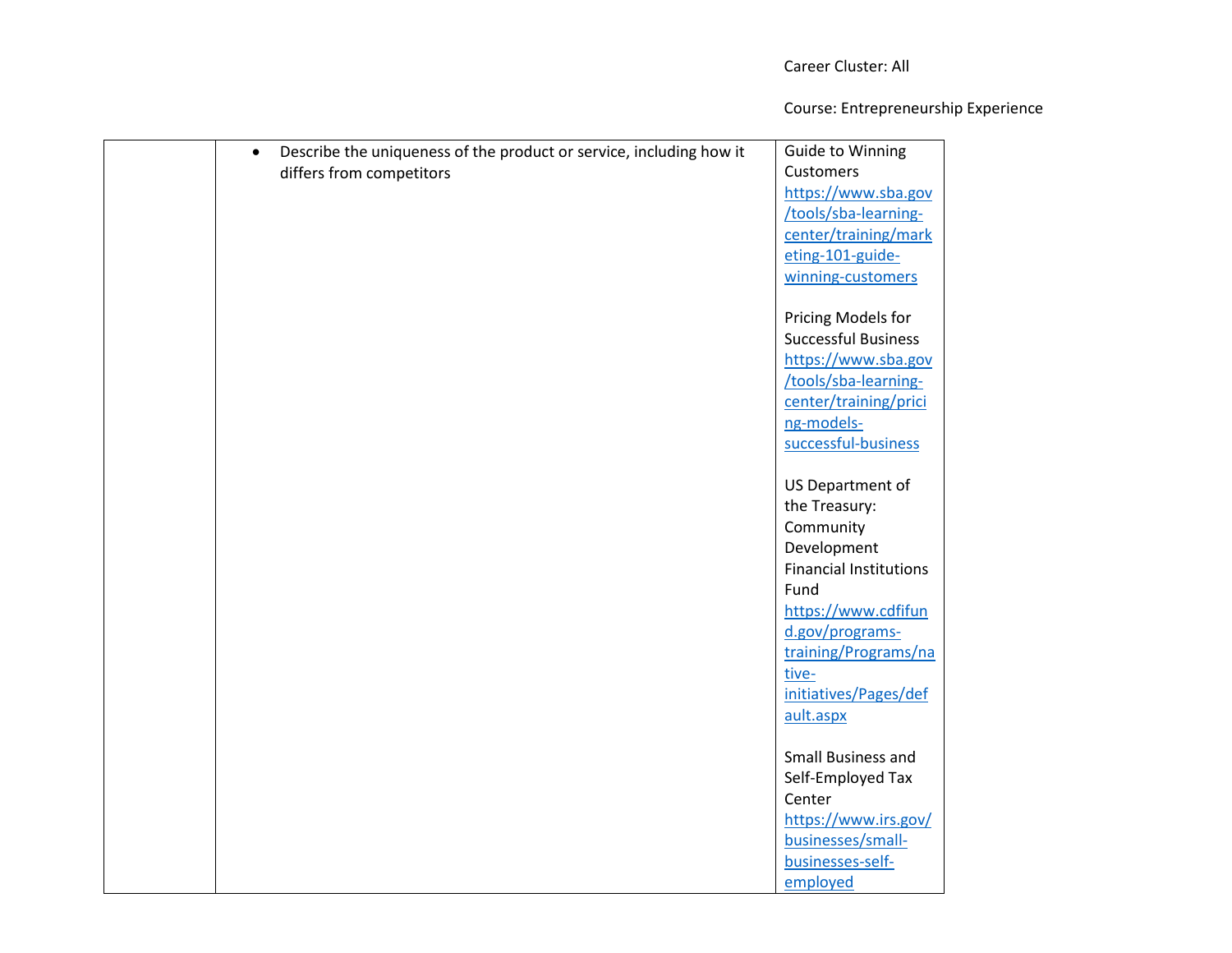| Level 3:  | ENT 3.4 Develop a marketing plan                                                     | Social Media               |
|-----------|--------------------------------------------------------------------------------------|----------------------------|
| Strategic | Examples:                                                                            | Marketing                  |
| Thinking  | Identify and analyze the market in terms of potential customers,<br>$\bullet$        | https://www.sba.gov        |
|           | annual sales, and communication strategies                                           | /tools/sba-learning-       |
|           | Gather information about target market including demographics and                    | center/training/socia      |
|           | how to reach customers                                                               | I-media-marketing          |
|           | Describe the competitive advantage, strategies for business growth,                  |                            |
|           | definition of distribution channels, and sales and marketing activities              |                            |
|           | (e.g., design a logo, slogan, advertisements, packaging)                             |                            |
|           | Define demographics of target market (age, income level, location,                   |                            |
|           | lifestyles, occupations, etc.)                                                       |                            |
| Level 3:  | Ent 3.5 Develop an organizational structure, management scheme, and                  | <b>Establishing Values</b> |
| Strategic | operational procedures                                                               | for Your Business          |
| Thinking  | Examples:                                                                            | https://www.sba.gov        |
|           | Define qualifications and skills of key people                                       | /tools/sba-learning-       |
|           | Describe how the business will operate                                               | center/training/estab      |
|           | Determine infrastructure needs such as physical facilities and location<br>$\bullet$ | lishing-values-for-        |
|           | Ascertain necessary technology to run, operate, and manage the                       | your-business              |
|           | business                                                                             |                            |
| Level 4:  | ENT 3.6 Formulate financial projections to meet the requirements for funding         | How to Prepare a           |
| Extended  | by a lending institution                                                             | Loan Package               |
| Thinking  | Examples:                                                                            | https://www.sba.gov        |
|           | projected sales of goods and/or services                                             | /tools/sba-learning-       |
|           | fixed and variable expenses                                                          | center/training/how-       |
|           | Loan and interest costs, if applicable<br>$\bullet$                                  | prepare-loan-              |
|           |                                                                                      | package                    |
|           |                                                                                      |                            |
|           |                                                                                      | Introduction to            |
|           |                                                                                      | Crowdfunding for           |
|           |                                                                                      | Entrepreneurs              |
|           |                                                                                      | https://www.sba.gov        |
|           |                                                                                      | /tools/sba-learning-       |
|           |                                                                                      | center/training/intro      |
|           |                                                                                      | duction-                   |
|           |                                                                                      | crowdfunding-              |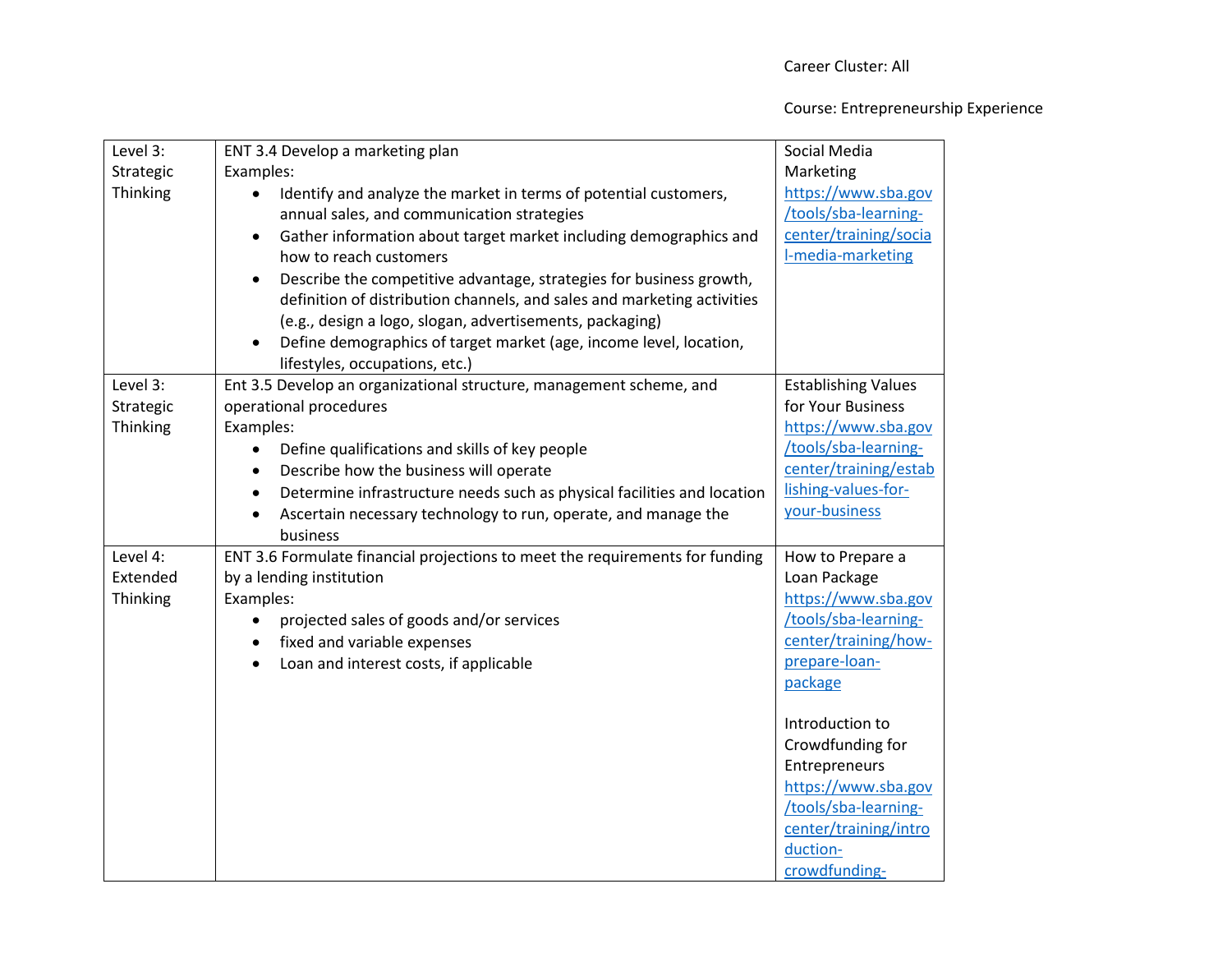Course: Entrepreneurship Experience

|               |                                                        | entrepreneurs                                                   |
|---------------|--------------------------------------------------------|-----------------------------------------------------------------|
|               |                                                        | <b>Opportunity Finance</b><br><b>Network</b><br>http://ofn.org/ |
| Level 2:      | ENT 3.7 Create an appendix for business plan documents | Four Bands                                                      |
| Skill/Concept | Examples:                                              | http://fourbands.org                                            |
|               | Resumes                                                |                                                                 |
|               | Sales projections<br>$\bullet$                         |                                                                 |
|               | Advertisements<br>$\bullet$                            | Dakota Resources                                                |
|               | Inventory<br>$\bullet$                                 | http://www.dakotare                                             |
|               | Cost analysis, etc.<br>$\bullet$                       | sources.org/                                                    |
|               |                                                        | SD Center for                                                   |
|               |                                                        | Enterprise                                                      |
|               |                                                        | Opportunity:                                                    |
|               |                                                        | <b>Women's Business</b>                                         |
|               |                                                        | Center                                                          |
|               |                                                        | http://www.bhsu.ed                                              |
|               |                                                        | u/sdceo/Home.aspx                                               |

**Notes:** These sub indicators are the industry standard components of a business plan seeking financial backing.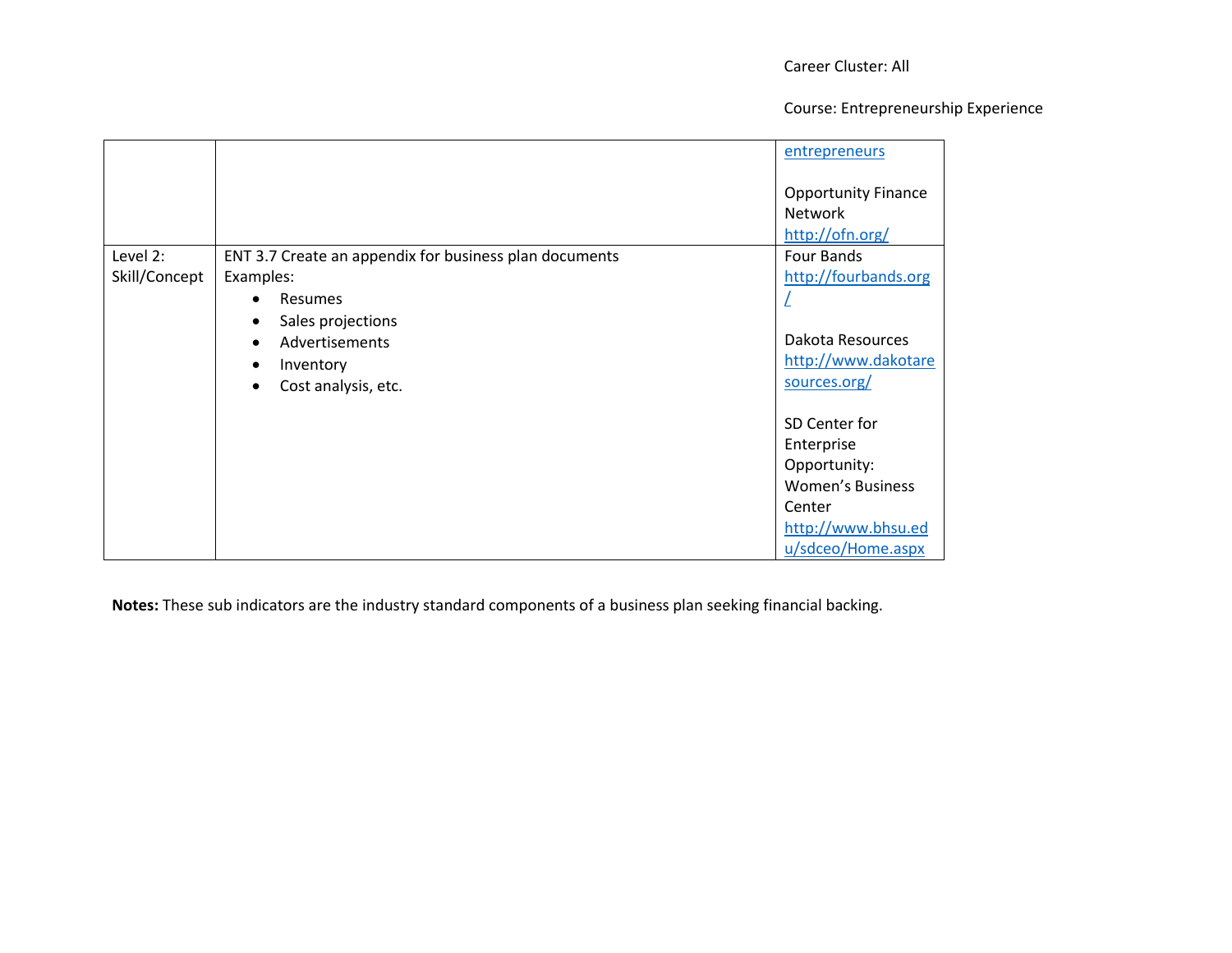# **ENT 4 Students will demonstrate effective communication to explain the business plan.**

| Webb Level | Sub-indicator                                                                 | <b>Integrated Content</b>   |
|------------|-------------------------------------------------------------------------------|-----------------------------|
| Level 3:   | ENT 4.1 Create a short business pitch that illustrates the major concepts and | YBA (Youth Business         |
| Strategic  | benefits of the product or service                                            | Adventure)                  |
| Thinking   |                                                                               | http://www.yba.com          |
|            |                                                                               |                             |
|            |                                                                               | Elevator Speech             |
|            |                                                                               | Examples and                |
|            |                                                                               | <b>Writing Tips</b>         |
|            |                                                                               | https://www.thebala         |
|            |                                                                               | nce.com/elevator-           |
|            |                                                                               | speech-examples-            |
|            |                                                                               | and-writing-tips-           |
|            |                                                                               | 2061976                     |
| Level 3:   | ENT 4.2 Present the business plan to relevant stakeholders utilizing          | Public Product-             |
| Strategic  | appropriate visual aids                                                       | Students make their         |
| Thinking   | Examples:                                                                     | project work public         |
|            | Oral presentation                                                             | by explaining,              |
|            | Website                                                                       | displaying and/or           |
|            | Podcast                                                                       | presenting it to            |
|            | Social media promotion                                                        | people beyond the           |
|            | Presentation to potential investors                                           | classroom                   |
|            | Create a video using a digital platform<br>$\bullet$                          |                             |
|            | Prepare a display board or poster                                             | <b>Giant Vision Program</b> |
|            | Develop a product prototype                                                   | http://www.southda          |
|            |                                                                               | kotagiantvision.com/        |
|            |                                                                               | business/                   |
|            |                                                                               | Big Idea Program            |
|            |                                                                               | http://www.bigideas         |
|            |                                                                               | d.com                       |
|            |                                                                               |                             |
|            |                                                                               | <b>LNI Business Plan</b>    |
|            |                                                                               | Competition                 |
|            |                                                                               | http://www.lakotafu         |
|            |                                                                               |                             |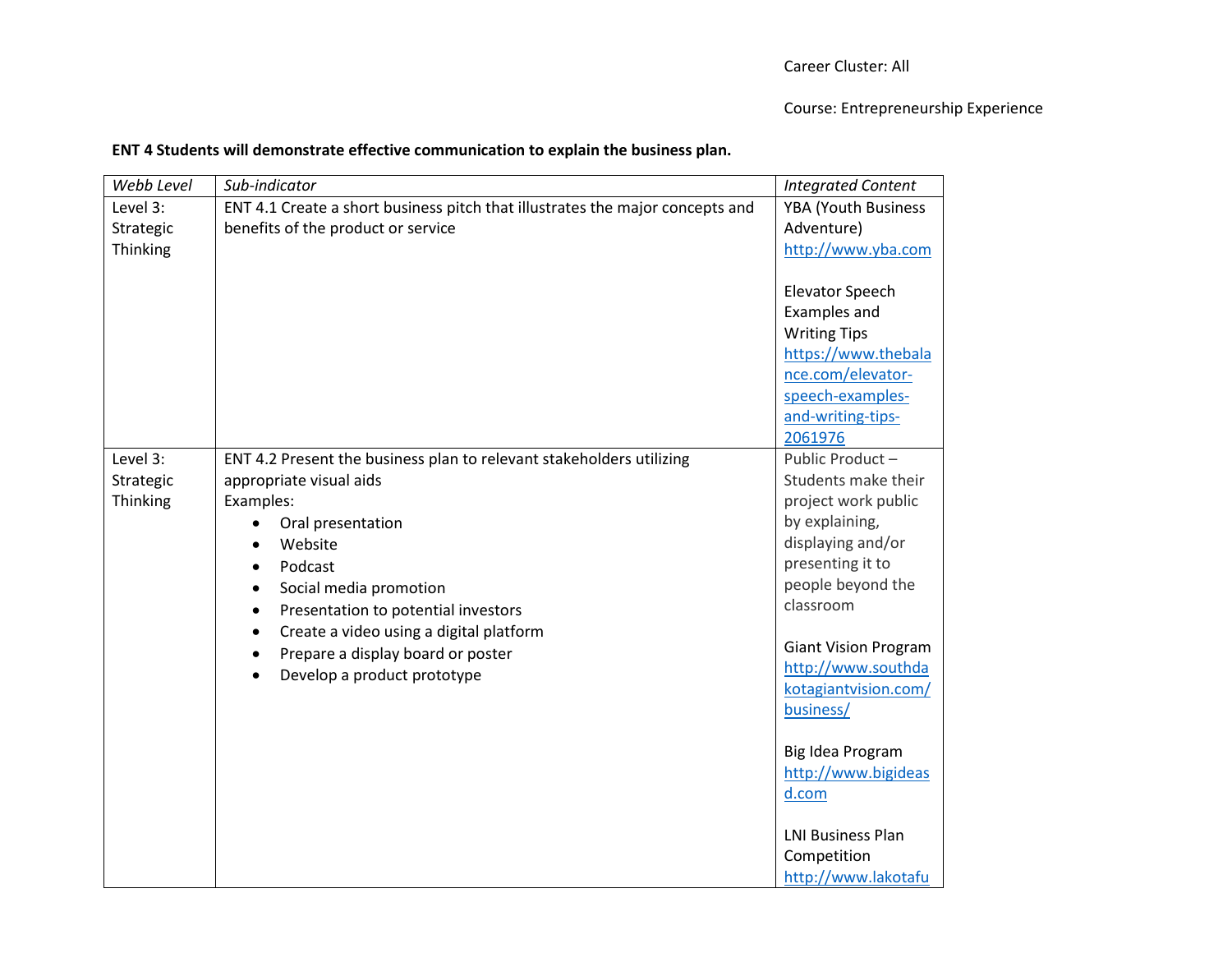## Course: Entrepreneurship Experience

|                                  |                                                                                                                                                                             | nds.org/busplancom<br>p.htm<br><b>Business Plan:</b><br><b>Presenting Your Plan</b><br>http://www.investop<br>edia.com/university/<br>business-<br>plan/business-<br>plan8.asp |
|----------------------------------|-----------------------------------------------------------------------------------------------------------------------------------------------------------------------------|--------------------------------------------------------------------------------------------------------------------------------------------------------------------------------|
| Level 4:<br>Extended<br>Thinking | ENT 4.3 Defend and support the business plan<br>Example:<br>Present the business plan to a live panel of reviewers and answer<br>$\bullet$<br>questions about the proposal. | http://www.wikihow.<br>com/Defend-<br>Yourself-With-Words                                                                                                                      |

**NOTES:** This may include Big Idea Competition, bankers, etc. For examples of rubrics, go to University of Wisconsin STOUT: <http://www.uwstout.edu/soe/profdev/rubrics.cfm>